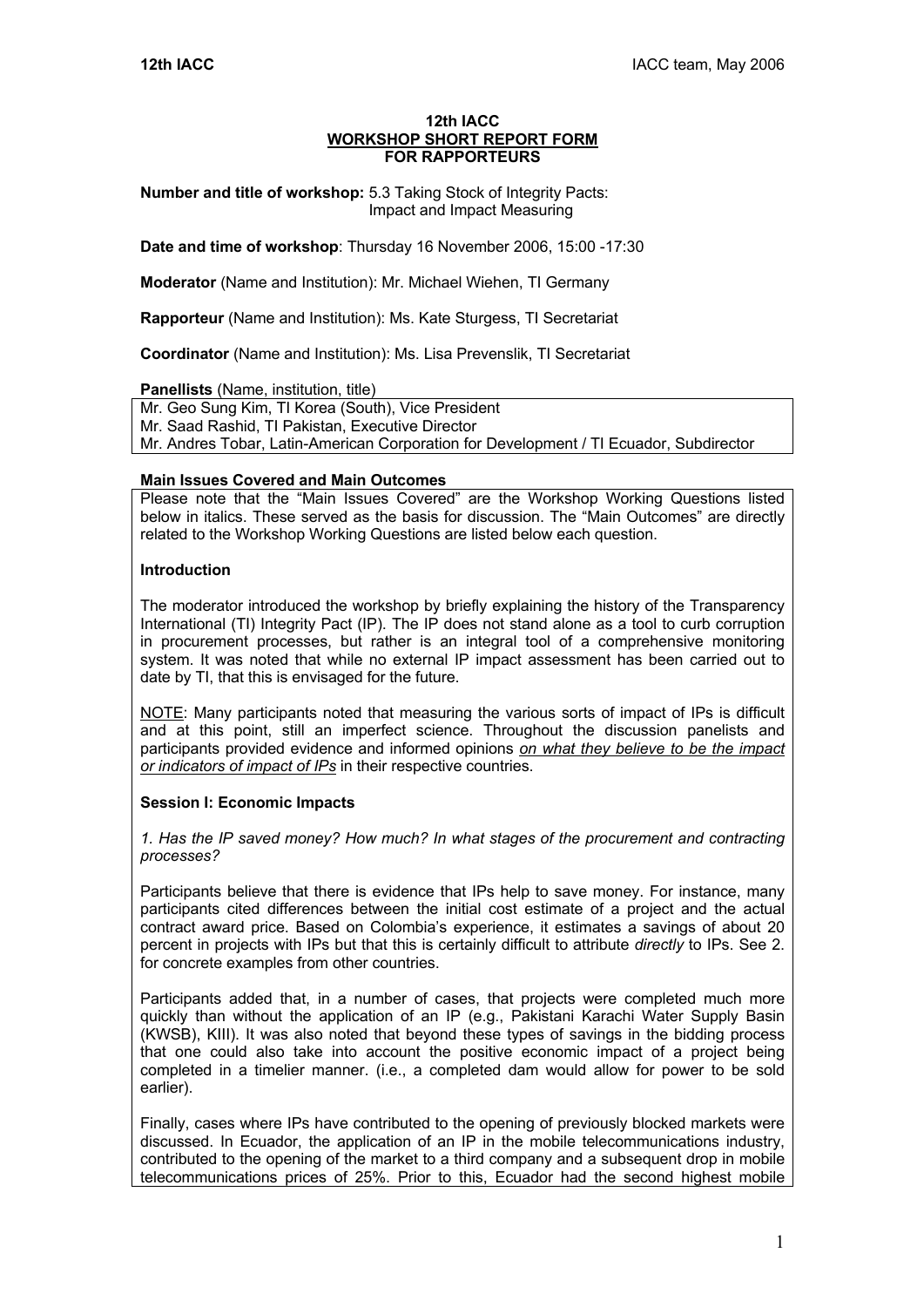### telecommunication prices in the world.

*2. How were these savings calculated? Provide – if possible - estimates of cost savings accompanied by a solid methodology expressed in absolute and relative numbers* 

### Examples include:

|          | <b>Project</b>                             | <b>Initial</b><br><b>Estimate</b><br><b>USD</b> | Contract<br><b>Price</b><br><b>USD</b> | <b>Savings</b> |    |
|----------|--------------------------------------------|-------------------------------------------------|----------------------------------------|----------------|----|
| Country  |                                            |                                                 |                                        | <b>USD</b>     | %  |
| Ecuador  | Mazar Hydroelectric<br>Dam                 | 450 M                                           | 360 M                                  | 90 M           |    |
| Pakistan | Karachi Water Supply<br>Basin (KWSB), KIII | 4 M                                             | 1 M                                    | 3 M            | 75 |
| Pakistan | <b>Steel Project</b>                       | 100 M                                           | 37.5 M                                 | 62.5 M         |    |

In the case of Pakistan, the savings in the bidding process where calculated either based on the cost of very similar projects (e.g., for the KWSB, KIII, the figures from the KII phase of the project were used. KII and KIII were designed for the same amount of water, source and delivery location). In other cases, the official and approved government cost estimates were used as a baseline.

In all Pakistani cases, the contract award amount was less than the official initial estimates.

*3. What is the added value of following an IP, compared to following existing 'good practice' in procurement following IFI guidelines? How do the IPs compare with the Minimum Standards for Public Contracting? What is the evidence we can use to persuade IFIs and other organizations to use IPs?* 

### No concrete responses to this question.

*4. How much does it cost to implement an IP? How or by whom is this funded?* 

The cost of IP implementation varies greatly. This obviously depends on how it is implemented; on what scale, for which project(s), and by whom (TI NC staff, volunteers, paid consultants).

In Ecuador, companies wishing to bid on contracts must buy the bidding documents. The funds from this help to fund the independent monitoring process.

In Korea, the appointed IP Ombudsmen work on a pro-bono basis, with only their expenses being covered.

In Colombia, funding for IP implementation initially came from the public sector. Now, however, TI Colombia has determined that it will not accept funds from these institutions as it may affect peoples' perception about its independence as a monitor of contracting processes in public institutions. Unfortunately, TI Colombia's work in this area is severely limited as a result.

In Germany, in the case of the Berlin Brandenburg International Airport project, the monitor receives a very modest honorarium and expenses paid by the airport authority. There are obvious questions as to whether this limits the monitor. There is a publicly available and carefully designed contract wherein the conditions of the agreement are set out and help to safeguard the independence of the monitor.

In Argentina, the NC does not receive funds from the state or the private sector to fund IP activities. To date support for this has come from international donors such as the UK Embassy.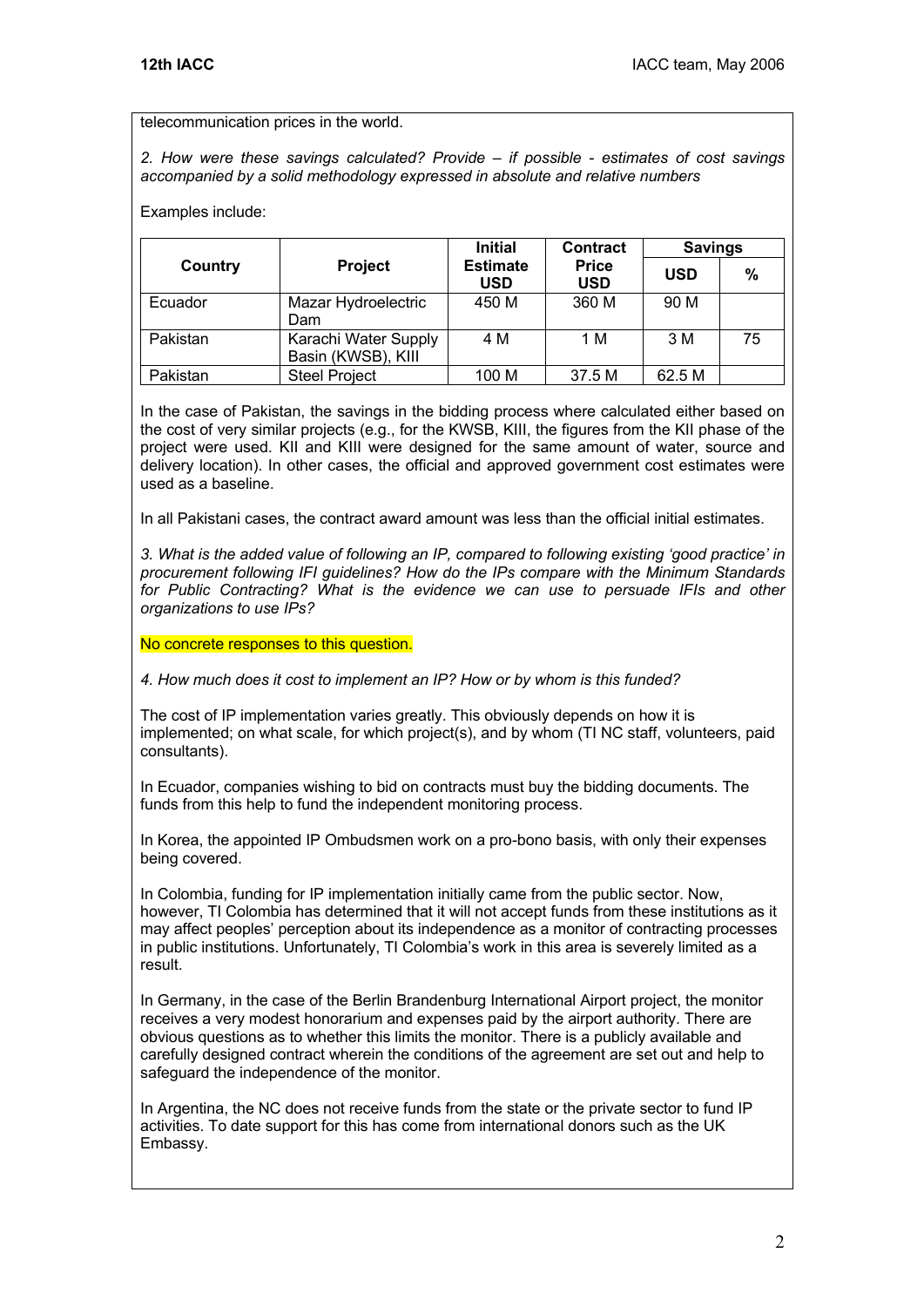# **Session II: Trust and Confidence**

*1. Do you have evidence that the use of IPs has influenced the confidence and trust of those involved in the public contracting process (principal as well as contractor)?* 

A TI Korea survey (2004) indicated that 83.3% of Seoul Municipality Government officials and 66.2% of private sector respondents felt that IPs are effective in curbing corruption. Another survey (Busan, 2005) found that most government agencies in this area had already adopted IPs and found that they were useful.

IPs have led to greater participation of companies in bidding processes in a number of countries.

Some argue that the implementation of IPs also shows political will of relevant public sector institutions and politicians.

*2. Do you have evidence that the use of IPs has influenced the confidence and trust of the public in the public decision making process?* 

No concrete responses with evidence for this question in the workshop.

*3. Do you have evidence that the application of IPs has influenced the local investment climate?* 

In Korea, it can be said that the application of IPs has contributed to positive changes in the local investment climate.

*4. Has the application of IPs been mentioned in any reports of international organizations such as World Bank, OECD, ADB, etc. ?* 

The implementation of IPs in the context of the KWSB, KIII Project in Pakistan has been cited by the World Bank and OECD, due in large part to the significant savings. In Korea the implementation of IPs is cited in national level reports.

*5. What is the role of a NC in the administration of an IP:, Awareness raising? Direct involvement in monitoring an IP using their own staff or hiring consultants?* 

The role of TI NCs varies:

- **Training**
- Advice and assistance (including revision of bidding documents)
- **Monitoring**

# **Session III: Deterring Bribery:**

*1. Do you have evidence that IPs discourage bribing during the bidding process for a public contract? How? If so, what discourages bribing the most (e.g. the knowledge that competitors are bound by the same rules, fear of sanctions, especially fear of the debarment sanction, knowledge that government agencies will take action to prevent corruption, the presence of the monitoring function, the role of donors)?* 

Participants noted that more companies took part in the bidding process with an IP than similar projects without.

In Korea*,* where IPs have been implemented at the local government level in 248 municipalities a number of mayors have been prosecuted, mainly for bribe taking (latest figures are 78 of 248 mayors). This may prove to be a deterrent.

*2. Do you have evidence that the impact of the Integrity Pact is reduced due to business corruption such as bid rigging and collusion?*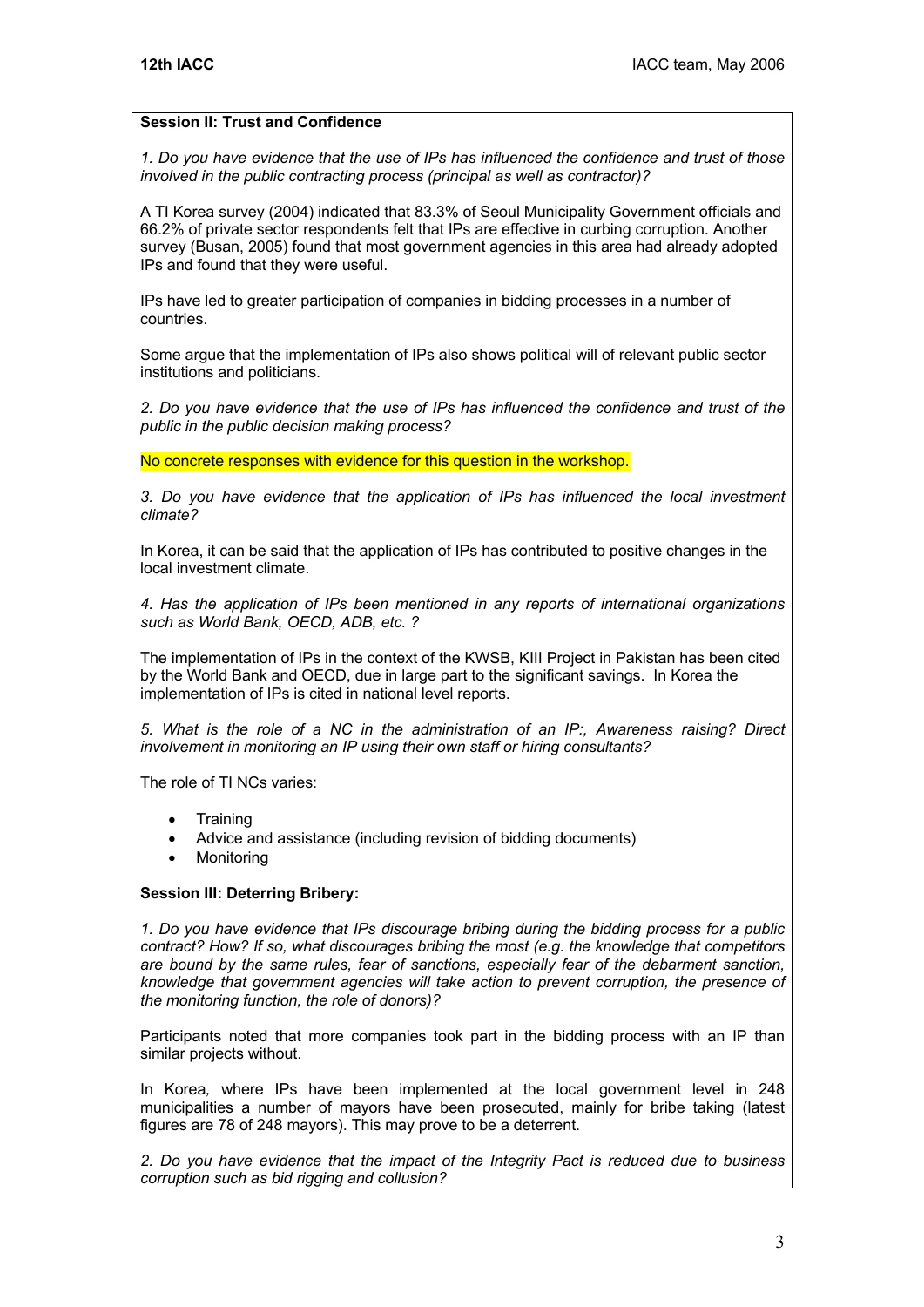*3. Do you have evidence that contacts arranged long before the tender is announced reduce the IP's impact?* 

No concrete responses with evidence for this question in the workshop.

*4. Do you have evidence that the Integrity Pacts sanctions have a limited effect?* 

In Korea, a company that violated the terms of an IP. However the court did not convict this company, thereby limiting the sanctions of this particular IP. All participants noted that in order for IPs to have an impact, that the judicial system must be sound.

*5. Do you have evidence that firms with greater market power enter into Integrity Pacts more readily? Why?* 

No concrete responses with evidence for this question in the workshop.

A summary of more general points includes:

- That IPs are only one piece of a comprehensive monitoring system
- That sector specific and strategic implementation of IPs can bring about change in the industry (i.e., greater participation in bidding by a range of companies, catalyst for development in otherwise stalled or locked industry)
- That there are visible and measurable economic impact in the bidding process (up to 75 % savings)
- Surveys, focus groups and follow up meetings with relevant actors are methods of determining the impact of IPs
- It is a big challenge to find appropriate sources of funding for IP work

The Moderator, Michael Wiehen, also described the case of the Berlin Brandenburg International Airport Project: the Airport Authority approached TI Germany three years after being sent away after proposing an IP; the IP is seen as an absolutely necessary tool in order to ensure and show that all processes are clean and transparent and monitored by an external and independent expert; now the major construction contracts are being signed and there have been no complaints from any involved parties to this point in the project.

# **Main Outputs**

At this point, the Workshop Report is the main workshop output.

# **Recommendations, Follow-up Actions**

This Workshop Report can feed into the development and implementation of IP impact assessment processes in the future.

# **Workshop Highlights (including interesting quotes)**

Highlight included (more detail on each can be found in the Main Issues Covered and Main Outcomes Section):

- Concrete numbers detailing savings due to the implementation of IPs (i.e., 5% savings in KWSB, KIII project)
- Wide spread adoption of IPs in Korea
- Results of a survey carried out by TI Korea indicate that 83.3% of Seoul Municipal Government officials and 68.6% of private sector respondents believe that IPs combat corruption
- Unlocking of market in Ecuador (telecommunications)
- Good to target cases strategically and trust that the experience there will permeate into the sector and related projects in the country